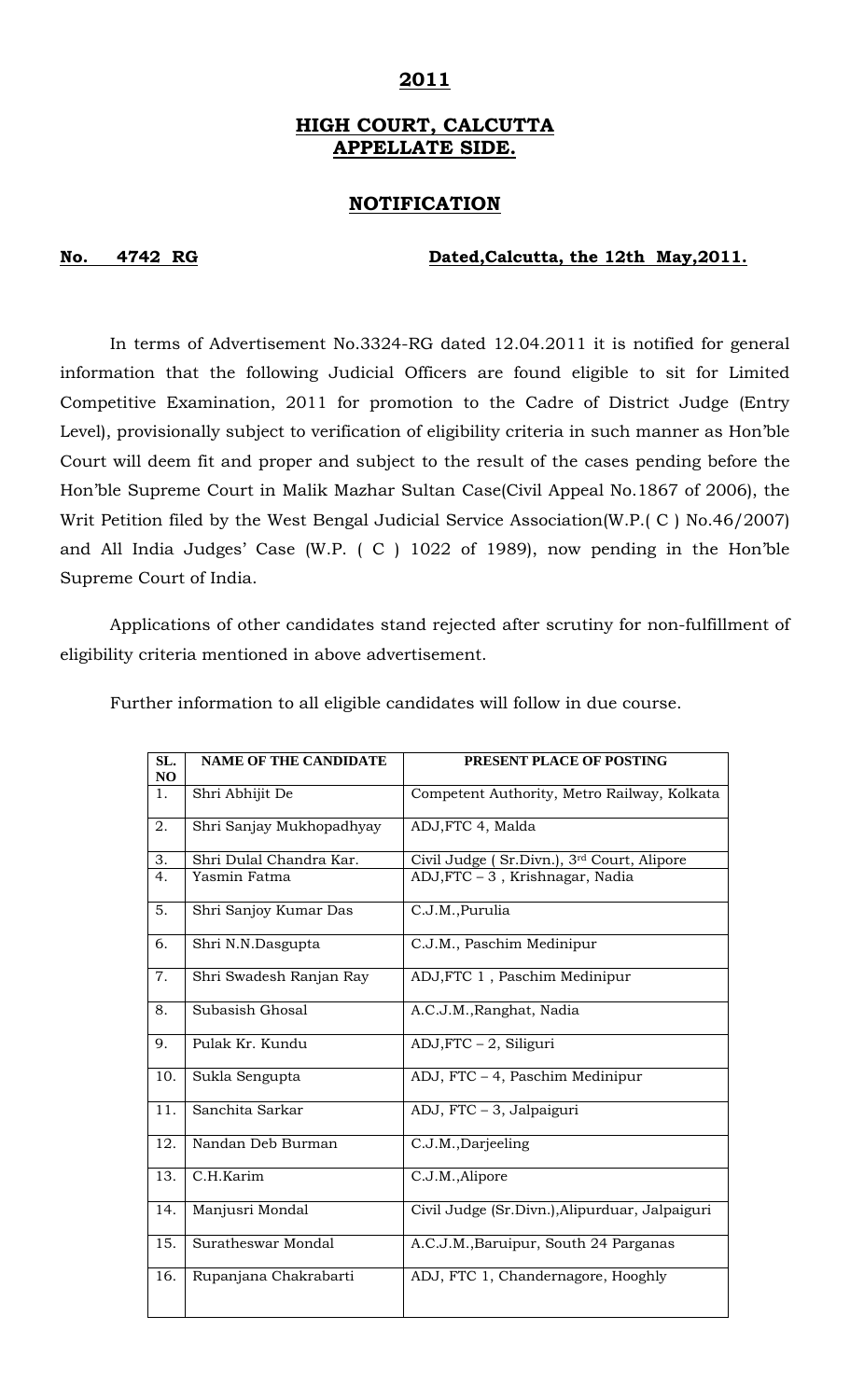| 17. | Gour Sundar Banerjee       | ADJ, FTC 1, Arambagh, Hooghly                                                |
|-----|----------------------------|------------------------------------------------------------------------------|
| 18. | Tarak Nath Bhagat          | ADJ, FTC - 2, Arambagh, Hooghly                                              |
| 19. | Shyam Prakash Rajak        | ADJ, FTC 1, Islampore, Uttar Dinajpur                                        |
| 20. | Asima Pal                  | A.C.M.M., Calcutta                                                           |
| 21. | H.Bhutia                   | Judge, 2 <sup>nd</sup> Labour Court, Calcutta                                |
| 22. | Ali Biswas (Sarkar)        | Sr. Municipal Magistrate, Calcutta                                           |
| 23. | Qazi Safiur Rahaman        | ADJ, FTC - 3, Paschim Medinipur                                              |
| 24. | Manas Basu                 | ADJ, FTC - 3, Rampurhat, Birbhum                                             |
| 25. | Sumitra Roy                | C.J.M., Barasat, North 24 Parganas                                           |
| 26. | Molla Asgar Ali            | A.C.J.M., Bongaon, North 24 Parganas                                         |
| 27. | Gopal Chandra Karmakar     | ADJ, FTC - 3 Malda                                                           |
| 28. | Syed Neyazuddin Azad       | Registrar, Civil Court, Paschim Medinipur                                    |
| 29. | Amit Chakraborty           | Civil Judge (Sr.Divn.), 2 <sup>nd</sup> Court, Barasat,<br>North 24 Parganas |
| 30. | Subhra Sankar Bhatta       | ADJ, FTC 10th Court, Alipore, South 24<br>Parganas                           |
| 31. | Sudhir Kumar               | Civil Judge (Sr.Divn.), Asansol, Burdwan                                     |
| 32. | Pradip Banerjee            | ADJ, FTC 1, Contai, Purba Medinipur                                          |
| 33. | <b>Uttam Kumar Nandy</b>   | C.J.M., Nadia                                                                |
| 34. | Shyam Sundar Das           | C.J.M., Murshidabad                                                          |
| 35. | Durga Khaitan              | $ADJ, FTC - 5$ , Barasat                                                     |
| 36. | Tapan Kumar Mandal         | A.C.J.M., Basirhat, North 24 Prganas                                         |
| 37. | Indranil Adhikari          | ADJ, FTC - 1, Barrckpore, North 24 Parganas                                  |
| 38. | Yasmin Ahmad               | Civil Judge (Sr.Divn.), Kalna, Burdwan                                       |
| 39. | Sandip Kumar Manna         | ACJM, Durgapur, Burdwan                                                      |
| 40. | Aloke Kumar Choudhury      | ACJM, Kalna, Burdwan                                                         |
| 41. | Subhasis Ghosh             | ADJ, FTC 3, Burdwan                                                          |
| 42. | Monojyoti Bhattacharyya    | ADJ, FTC - 3, Asansol, Burdwan                                               |
| 43. | Subhas Kumar Kar           | Civil Judge (Sr.Divn.), 1st Addl.Court,<br>Burdwan                           |
| 44. | Diptendra Nath Mitra       | A.C.J.M., Alpore, South 24 Parganas                                          |
| 45. | Himadri Sankar Ghosh Hazra | Civil Judge (Sr.Divn.)., 1 <sup>st</sup> Court, Alipore                      |
| 46. | Debabrata Mukherjee        | C.J.M., Hooghly                                                              |
| 47. | Bibhuti Narayan Singh      | Civil Judge (Sr. Divn.)., Addl. Court, Hooghly                               |
| 48. | Rajasri Basu Adhikari      | A.C.J.M., Barrckpore, North 24 Parganas                                      |
| 49. | Santanu Jha                | ADJ, FTC - 3, Sealdah, South 24 Parganas                                     |
| 50. | Shankar Mani Tripathi      | ADJ, FTC 1, Alipore, South 24 Parganas                                       |
| 51. | Anupam Mukherjee           | ADJ, FTC 4, Alipore, South 24 Parganas                                       |
| 52. | Sovan Kumar Mukhopadhyay   | ADJ, FTC 1, Lalbagh, Murshidabad                                             |